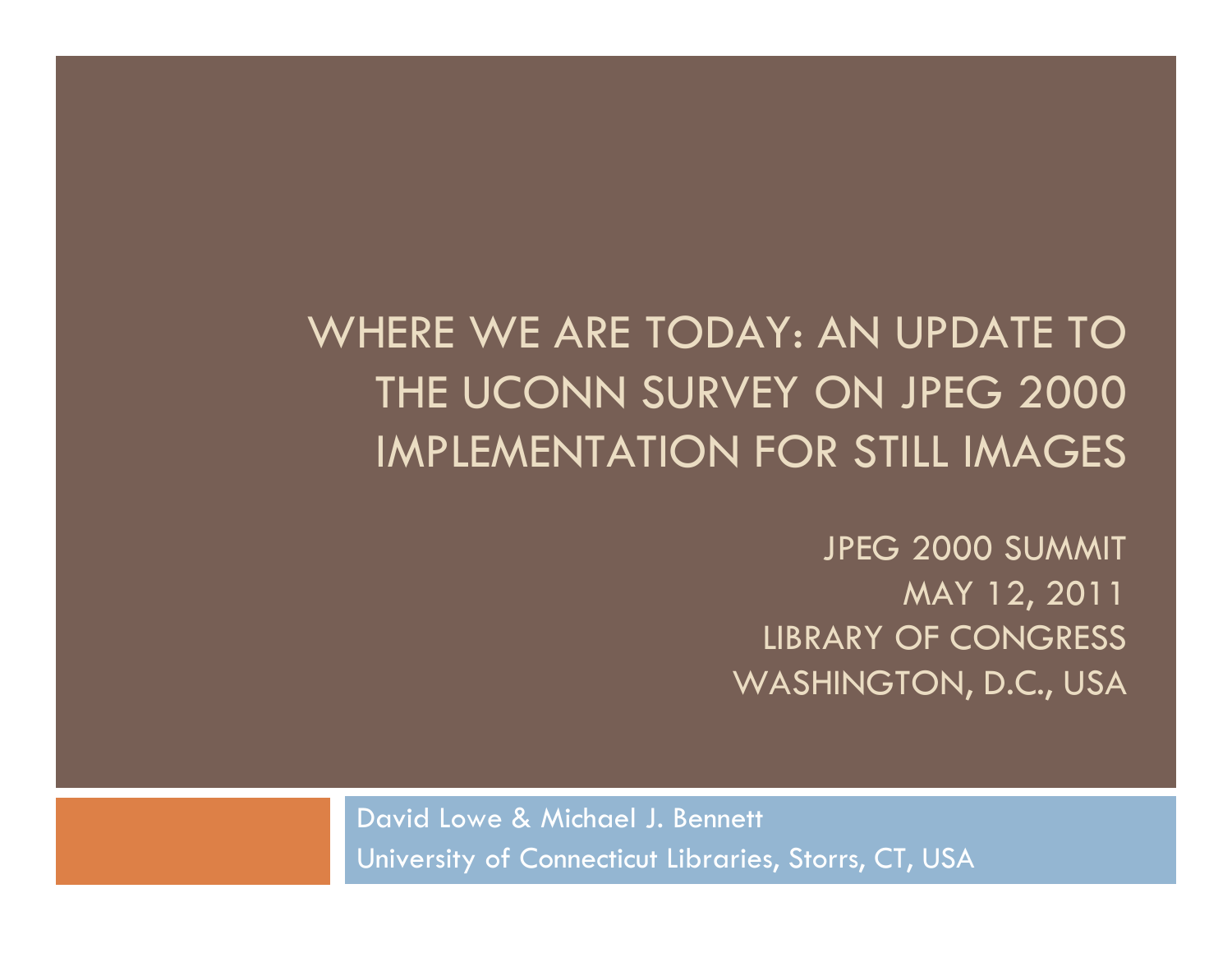

#### □ The Survey

Background & Results **<u>Elnterim</u>** Developments Survey Takeaways □ Technical Considerations **O**Tools Format Landscape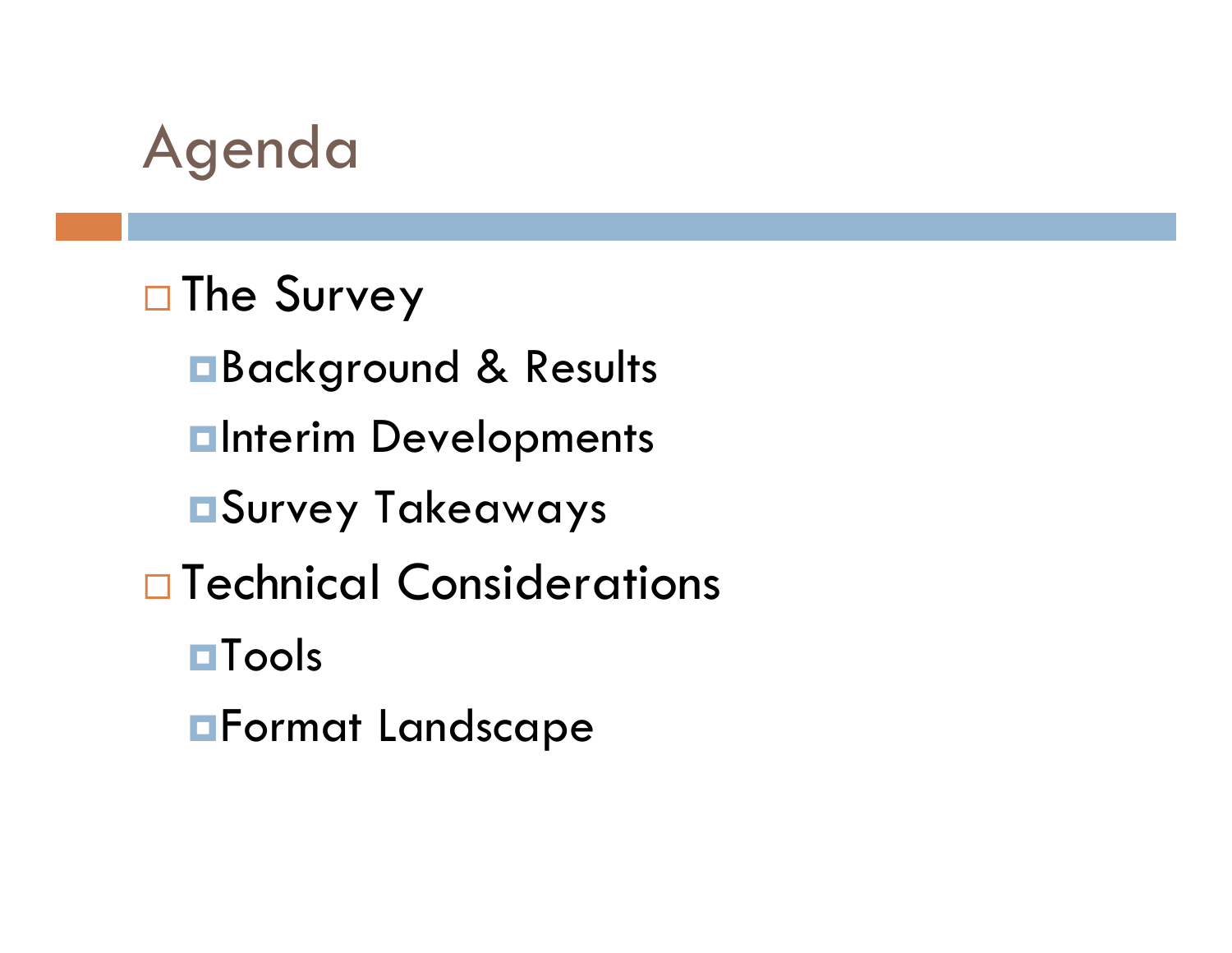### Survey Background

- □ 2003-4: Aware-partnered JPEG2000 project and conference at UConn
- □ 2007: <u>[Adobe product manager's blog](http://blogs.adobe.com/jnack/2007/04/jpeg_2000_do_you_use_it.html) </u>queries community re: its JPEG2000 support in Photoshop
- □ 2008: We develop and post <u>our survey</u> to gauge JPEG2000 acceptance status among cultural heritage institutions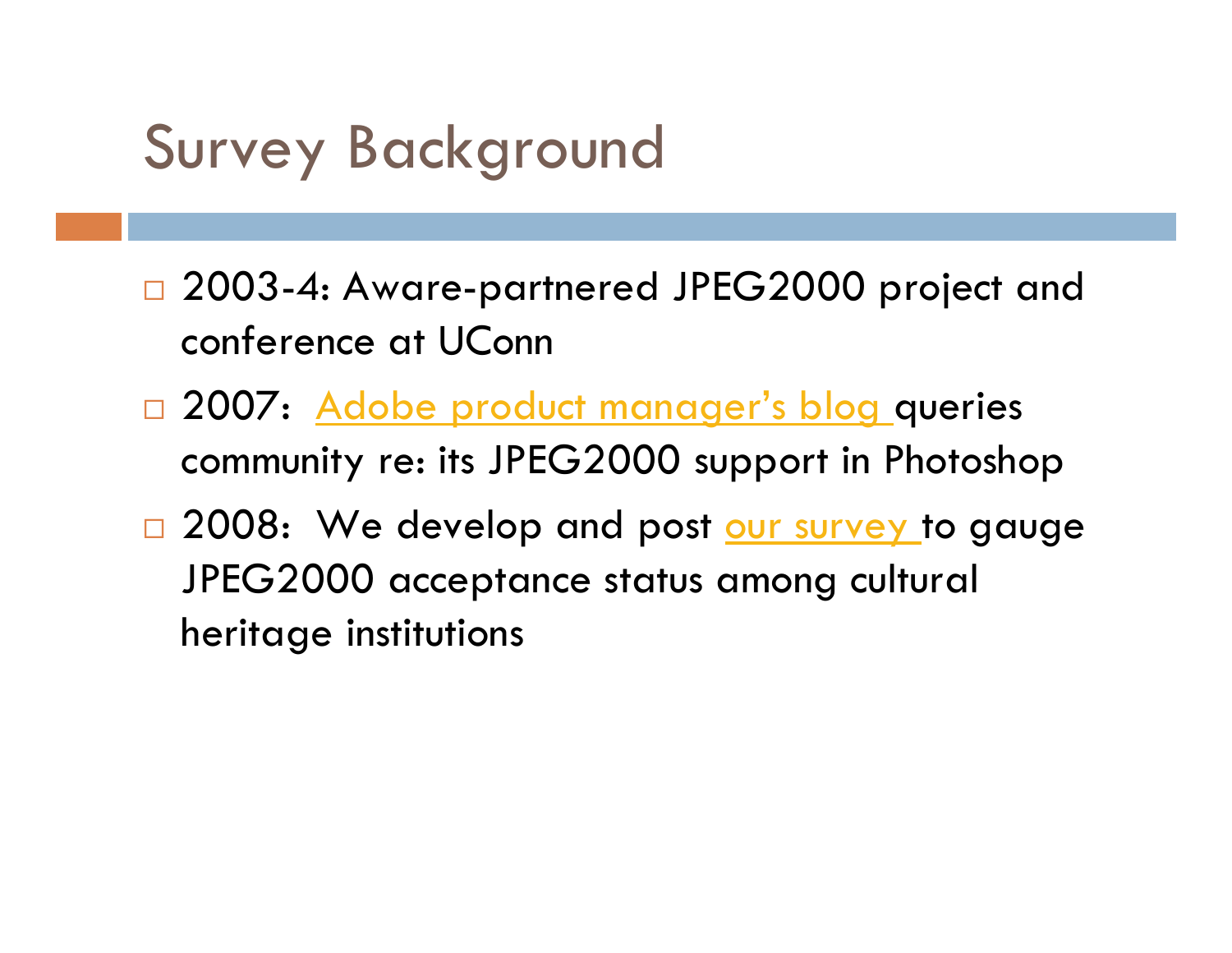#### **175 responses:**

- **1. How would you classify your institution?**
	- **a. 77% Academic/Research Libraries**
	- **b. 16% Public Libraries**
- **2. Breakdown of "other"**
	- **a.Corporate**
	- **b. Service Bureaus**
	- **c.etc.**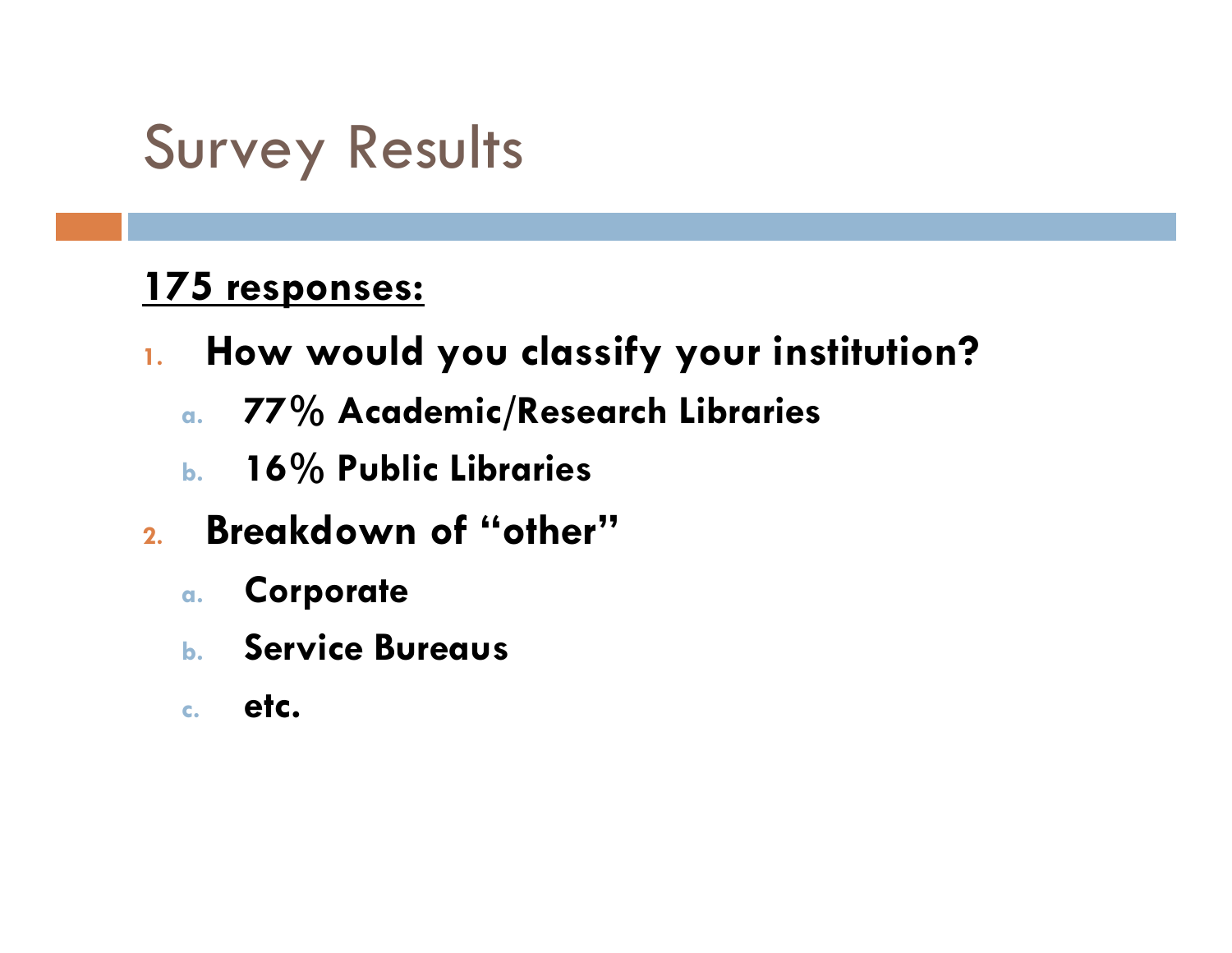- **3. Do you use the JPEG2000 file format at all?**
	- **a.60% Yes (103** responses **)**
	- **b. 40% No (70** responses **)**
- **4. If you do NOT use the JPEG 2000 file format at all, why not?** (59 responses)
	- **a. Software shortcomings**
		- **a.Creation/Manipulation**
		- **b.Access (Browser Support)**
	- **b.Lack of staff expertise**
	- **c. Patent issues**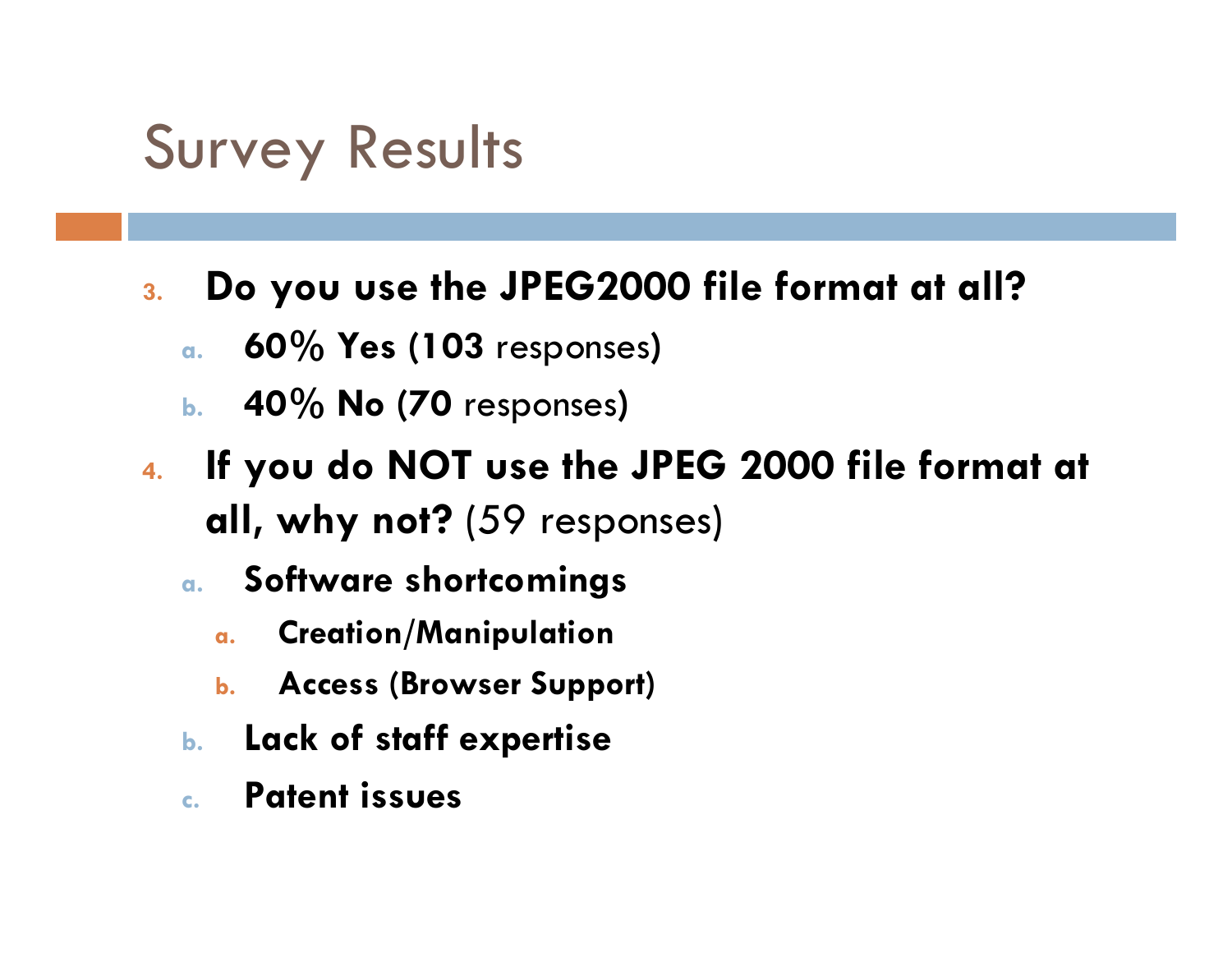- **5. Do you use JPEG 2000 as an archival format for new collections?** (142 responses)
	- **a. 20% Yes**
	- **b. 80% No**
- **6. Do you use JPEG 2000 as an archival format for images converted from legacy formats?** (141)
	- **a. 16% Yes**
	- **b. 84% No**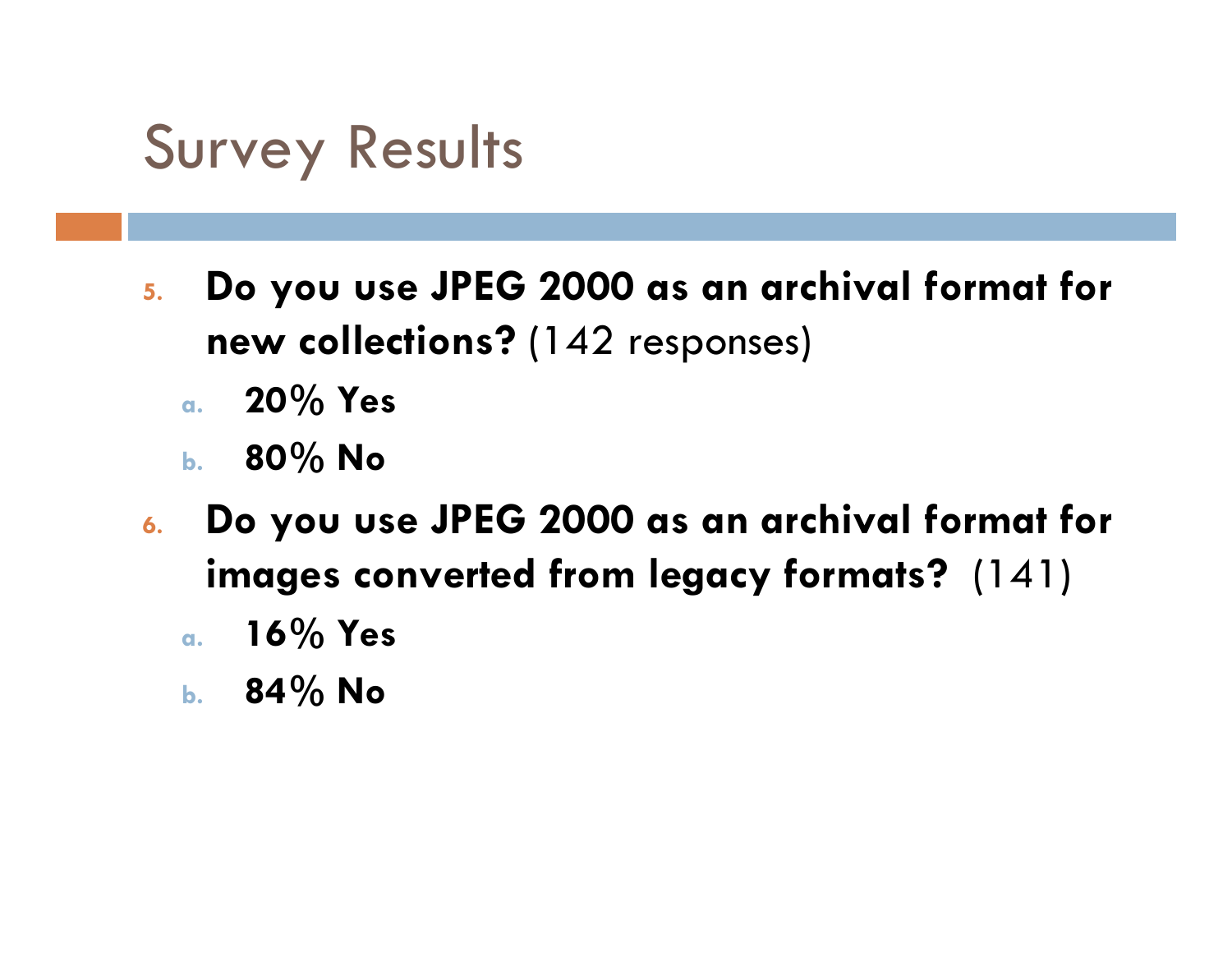- **7. Do you use JPEG 2000 to provide online access images for new collections?**
	- **a. 53.5% Yes**
	- **b. 46.5% No**
- **8. Do you use JPEG 2000 to provide online access for images converted from legacy formats?**
	- **a. 46% Yes**
	- **b. 54% No**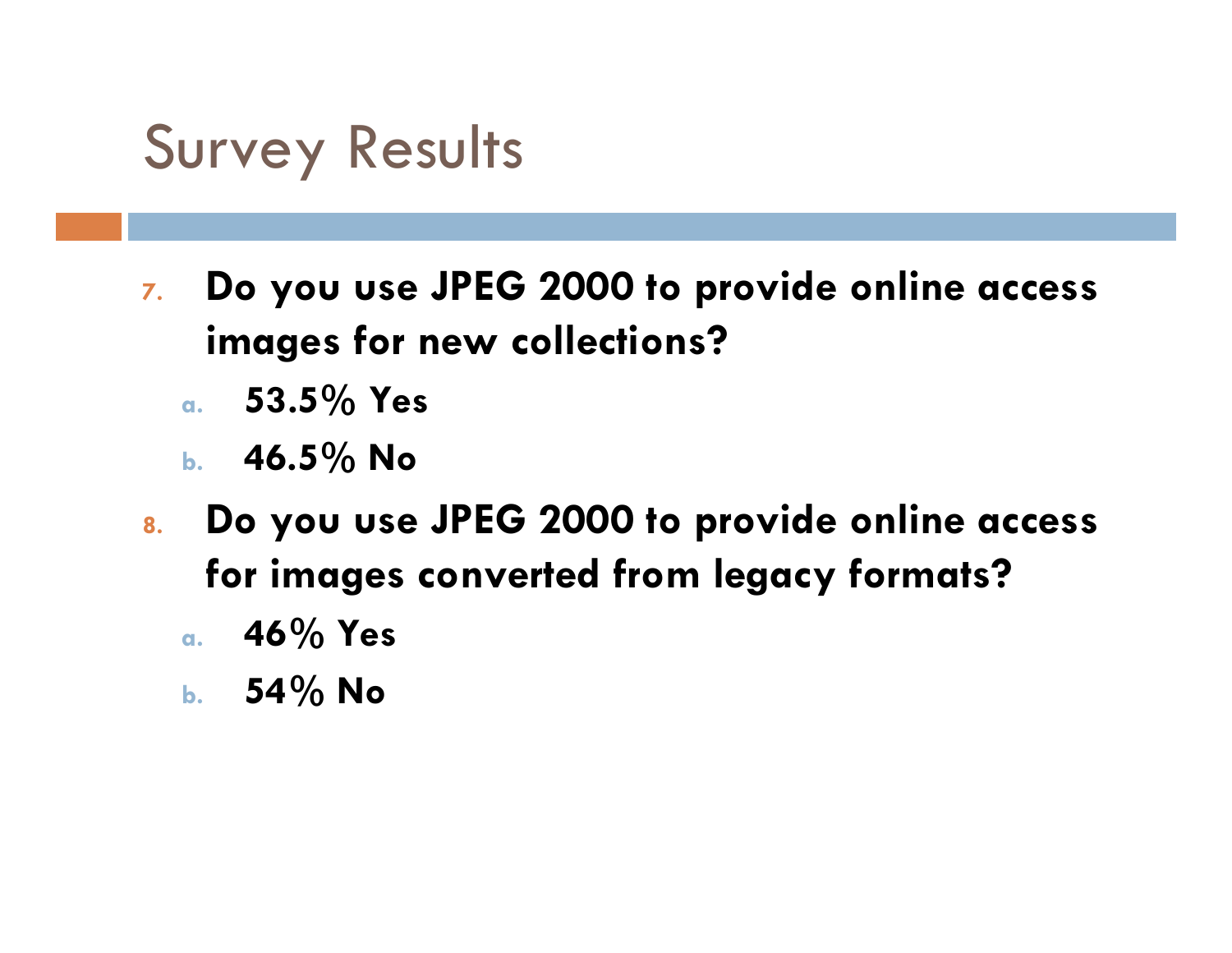- **9. What tools do you use in your JPEG 2000 workflows? (Please indicate all that apply)**
	- **a. 53% Photoshop**
	- **b. 37% CONTENTdm**
	- **c. 19% IrfanView**
	- **d. 18% Aware**
	- **e. 17% Kakadu**
- **10. Note any tools not listed above.**
	- a.(No dark horses.)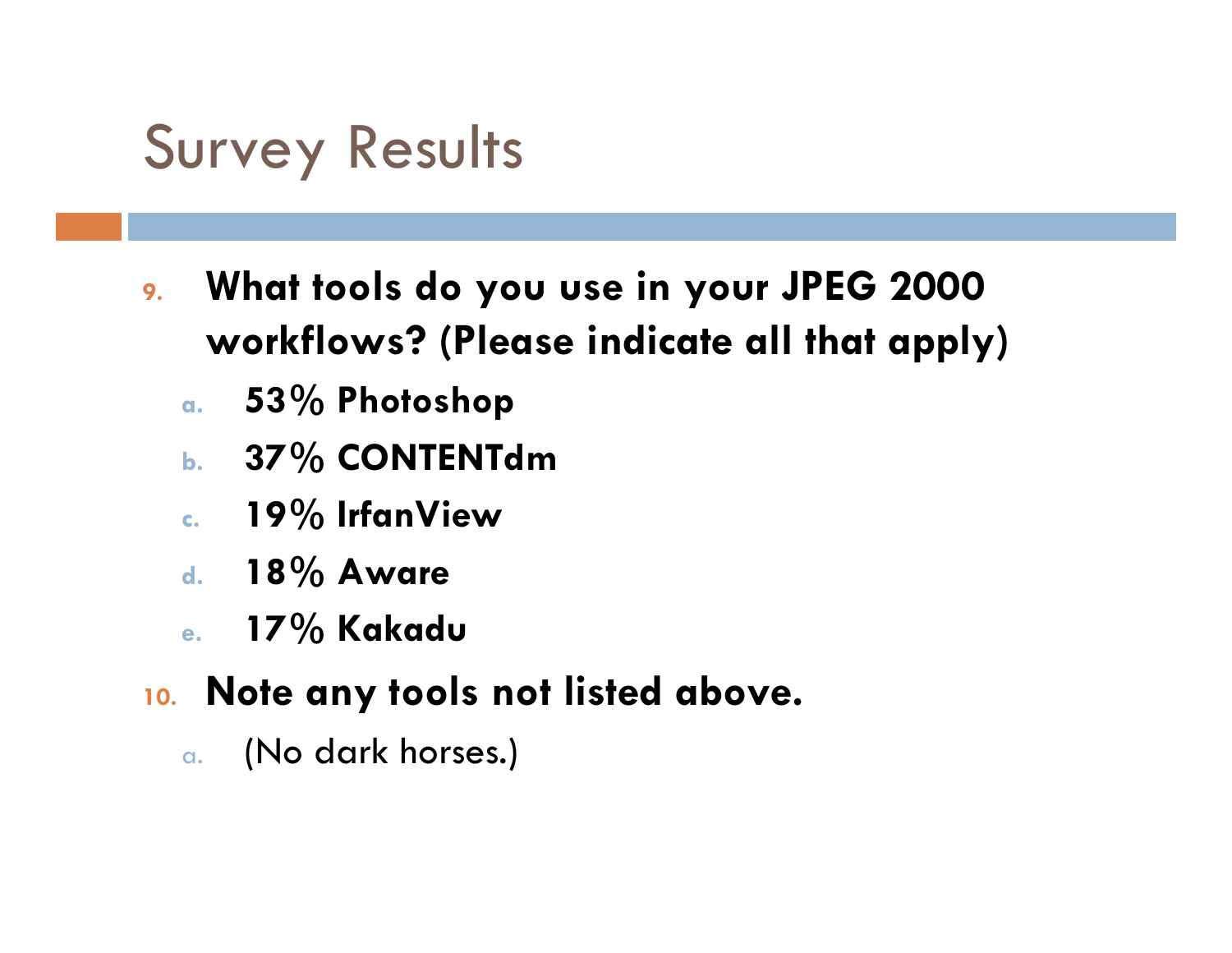- **11. If you have migrated sets of files to JPEG2000 from legacy formats, what tools did you use?**
	- **a.Photoshop**
	- **b. CONTENTdm**
- **12. What do you see as the strengths of the available tools?**
	- **a. Ease of use**
- **13. What do you see as the weaknesses?**
	- **a.Slowness**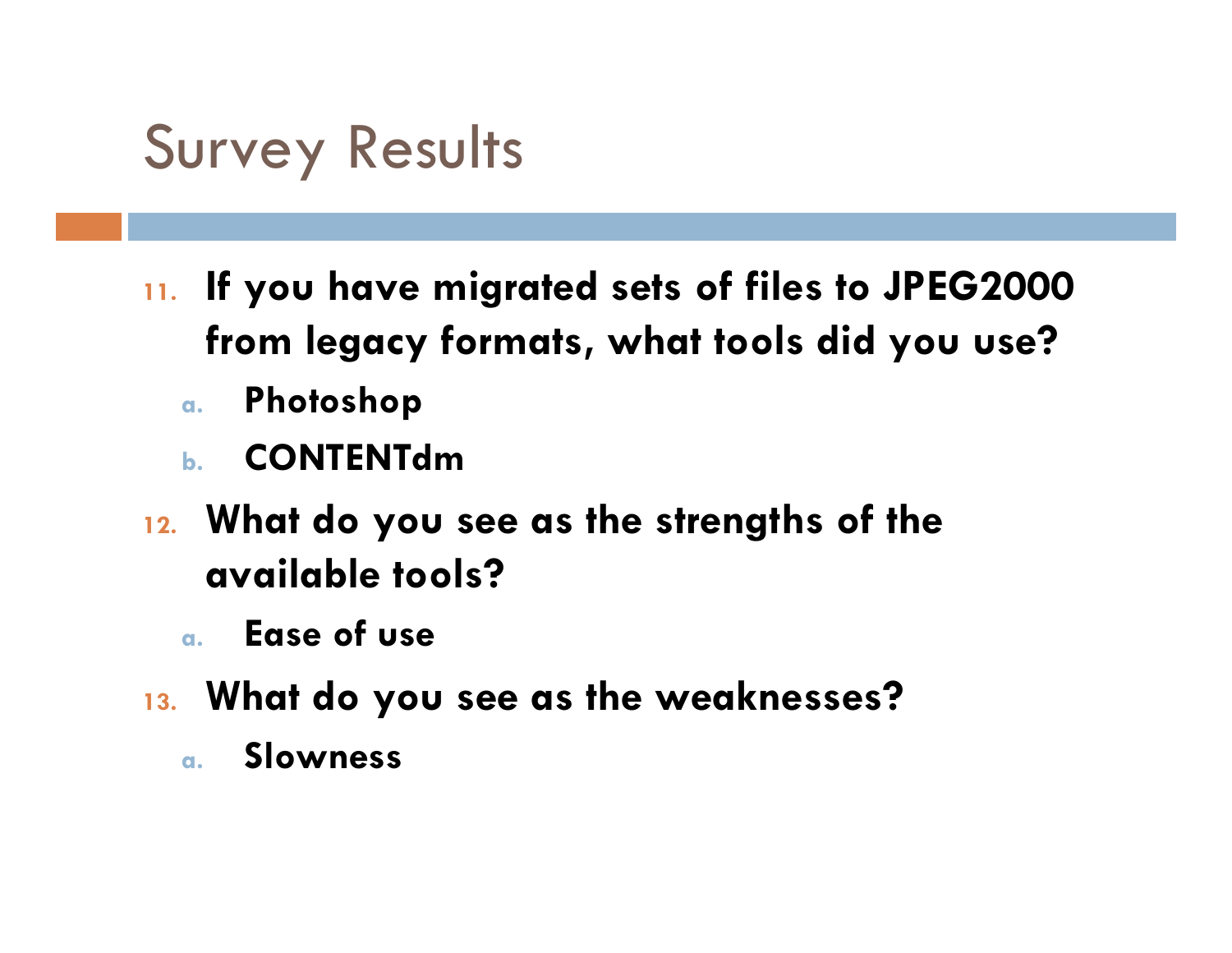- **14. What do you see as the weaknesses of the available tools?**
	- **a.Browser support**
- **15. What do you see as viable, lasting alternatives to JPEG 2000 for archival master and/or access derivative copies?**
	- **a.TIFF for archival**
	- **b. JPG for access derivative**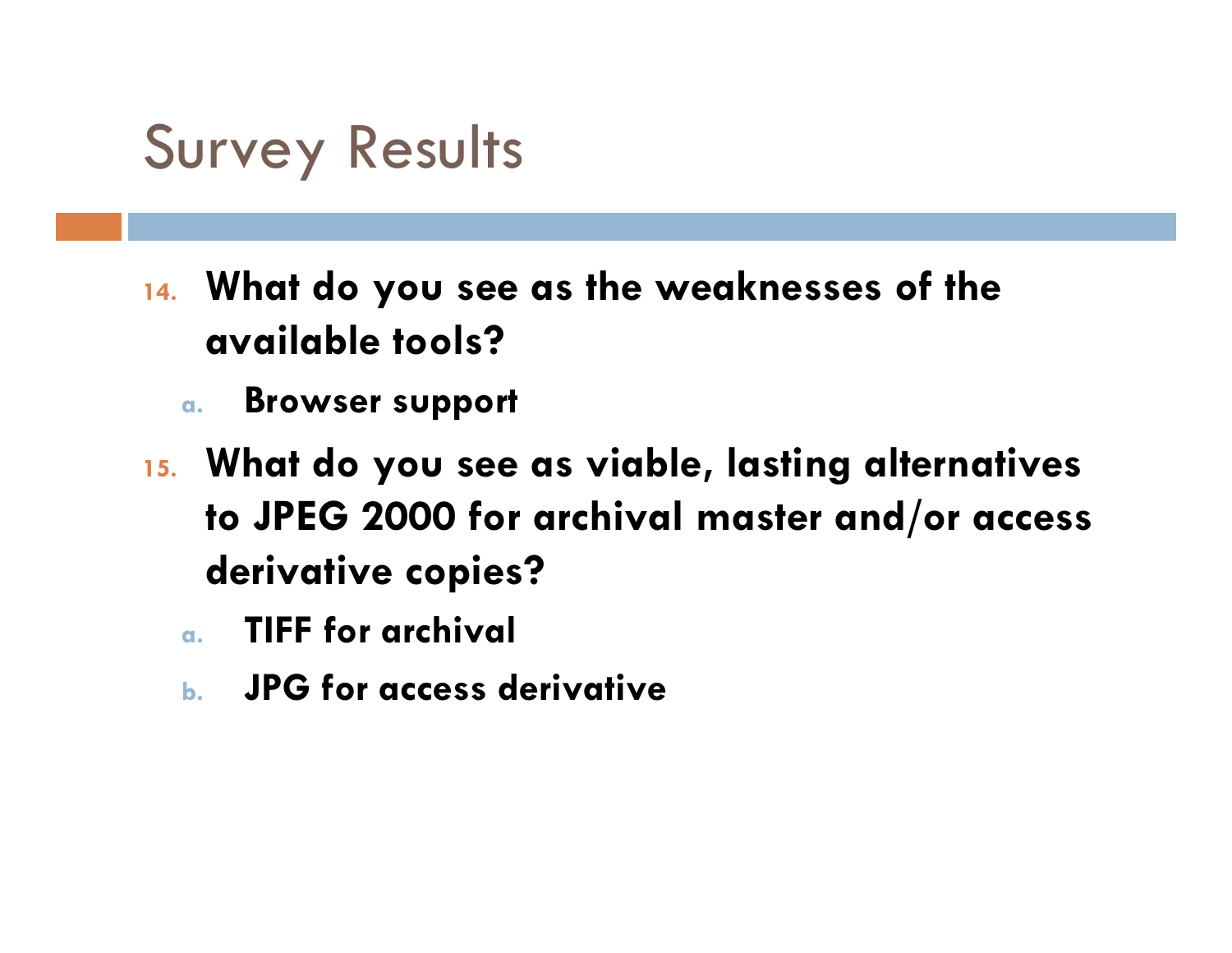- **16. Do you use or would you consider**  *mathematically lossless* **JPEG 2000 compression?** 
	- **a. Strong yes for archival**
- **17. Do you use or would you consider** *visually lossless* **JPEG 2000 compression for archival master purposes?**
	- **a.Near half yes for archival**
	- **b.No and undecided split the rest**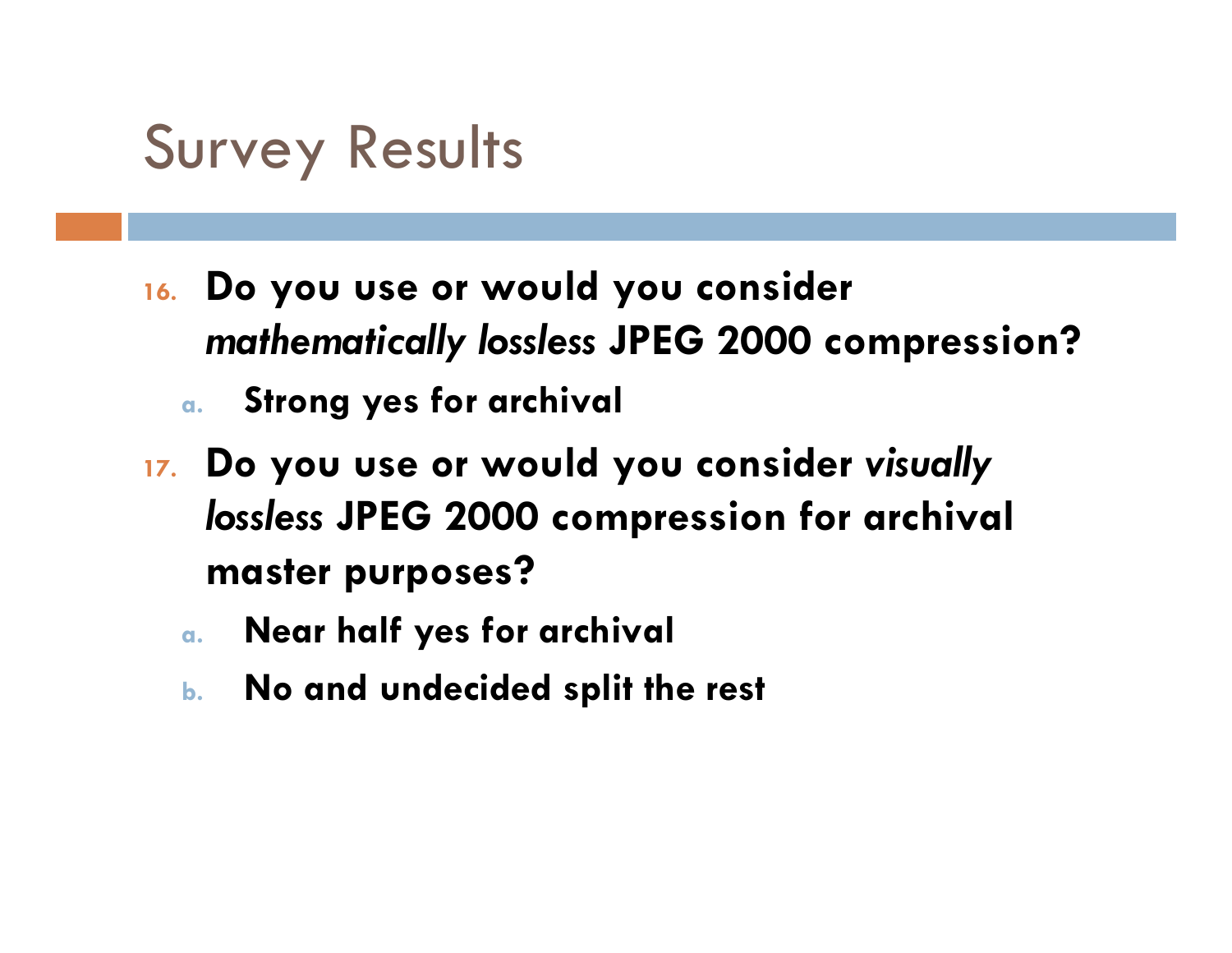#### Interim Developments

- $\Box$  Inline Browser support effort
- □ Djatoka Image Server
	- **Local testing promising**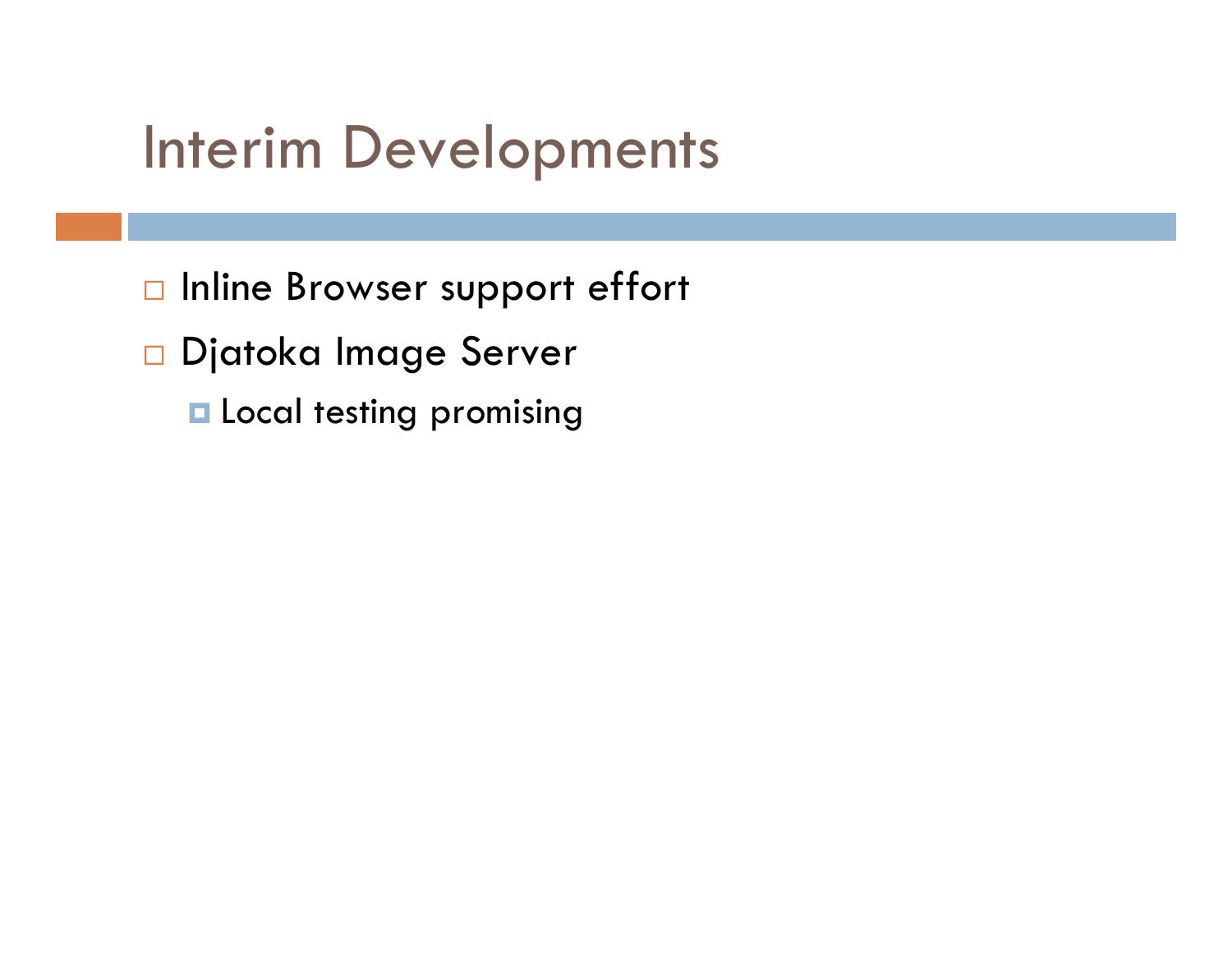#### Survey Takeaways: Misconceptions

- $\Box$  **Lack of trust in JPEG2000 lossless compression** *IS truly lossless*
- $\Box$  **File size savings not seen as significant vs. TIFF**
	- *Average of 1:2 in size savings vs. TIFF*
- **Lack of awareness of higher bit depth range**
	- *Includes 48 bit support*
- $\Box$  **Seen as lossy-only and proprietary**
	- *Neither is the case*
- $\Box$  **Note preference of JPEG2000 as access format**
	- *Designed to scale from archival through access derivatives*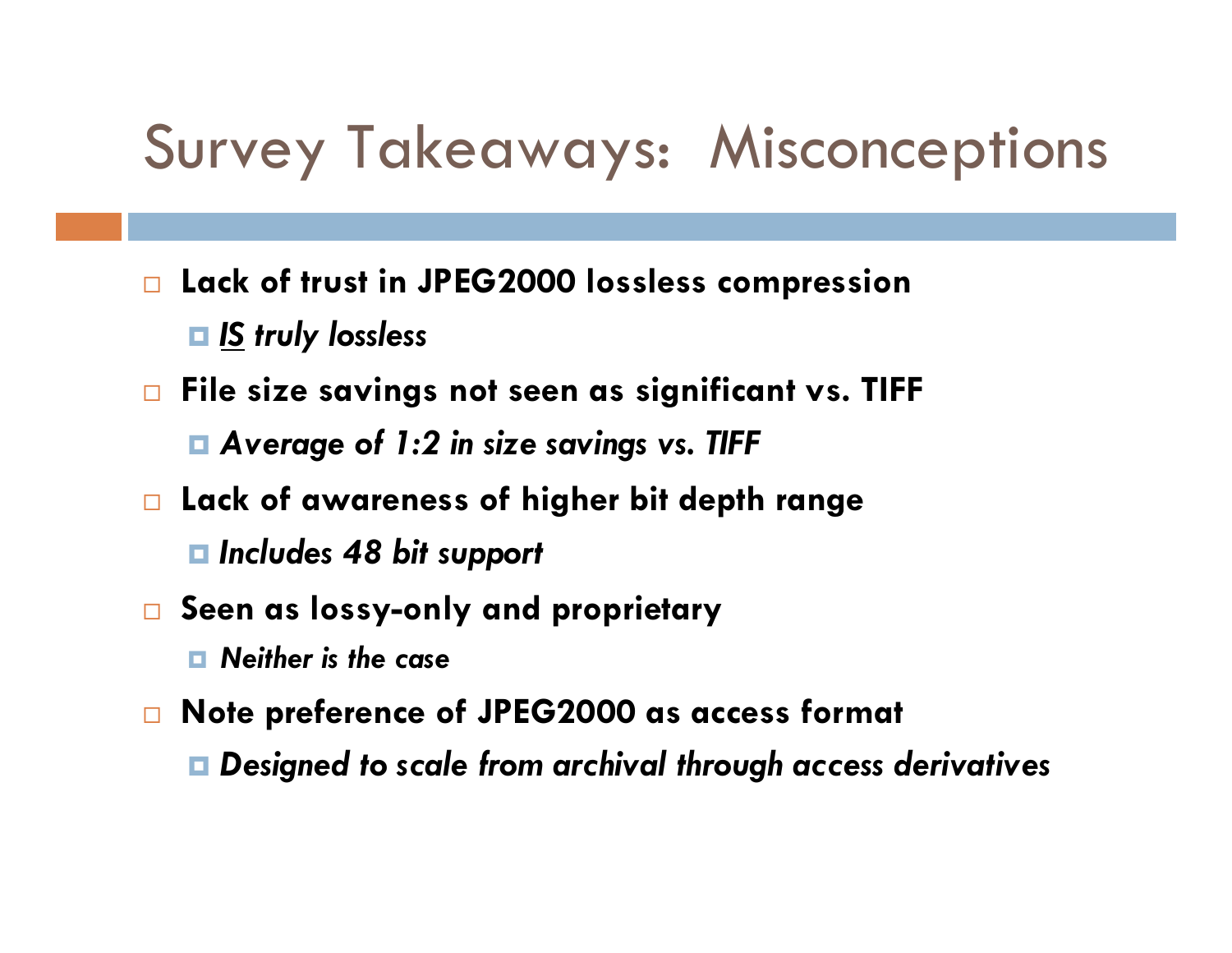### JPEG 2000: Some Hang-ups Persist

- Among general lack of software support, also notable is the lack of Adobe Lightroom support beyond one known plugin which spoofs the program.
- Limited native DAM software support "out of the box." Dodgy performance once implemented.
- Damaging PR: Nov/Dec 2009 Dib article
- Lossy JPEG 2000 files prone to encoding errors in Adobe Photoshop when created in large batches.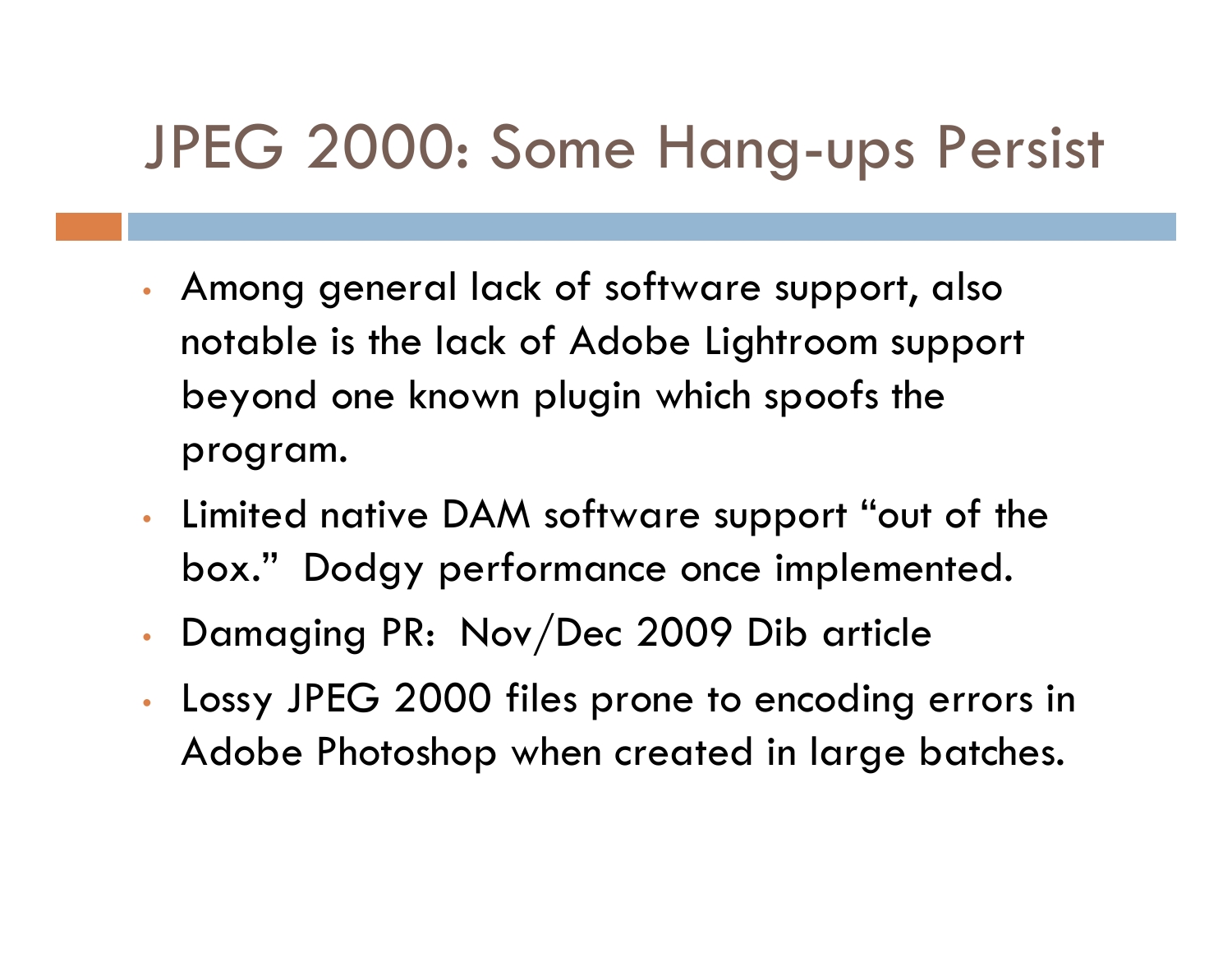## Lightroom JPEG 2000 Plugin

#### □ <u><http://www.lightroom-plugins.com/JP2index.php></u>

- $\Box$  Plugin works by making Lightroom think that it is reading a TIFF instead of a JPEG2000 file.
- □ Renaming JPEG 2000 filenames using Lightroom subsequently doesn't work entirely correctly.
- $\Box$  Editing embedded metadata first requires the creation of a backup file.
- $\blacksquare$  It is good, however, to see that clever work is being considered in this area.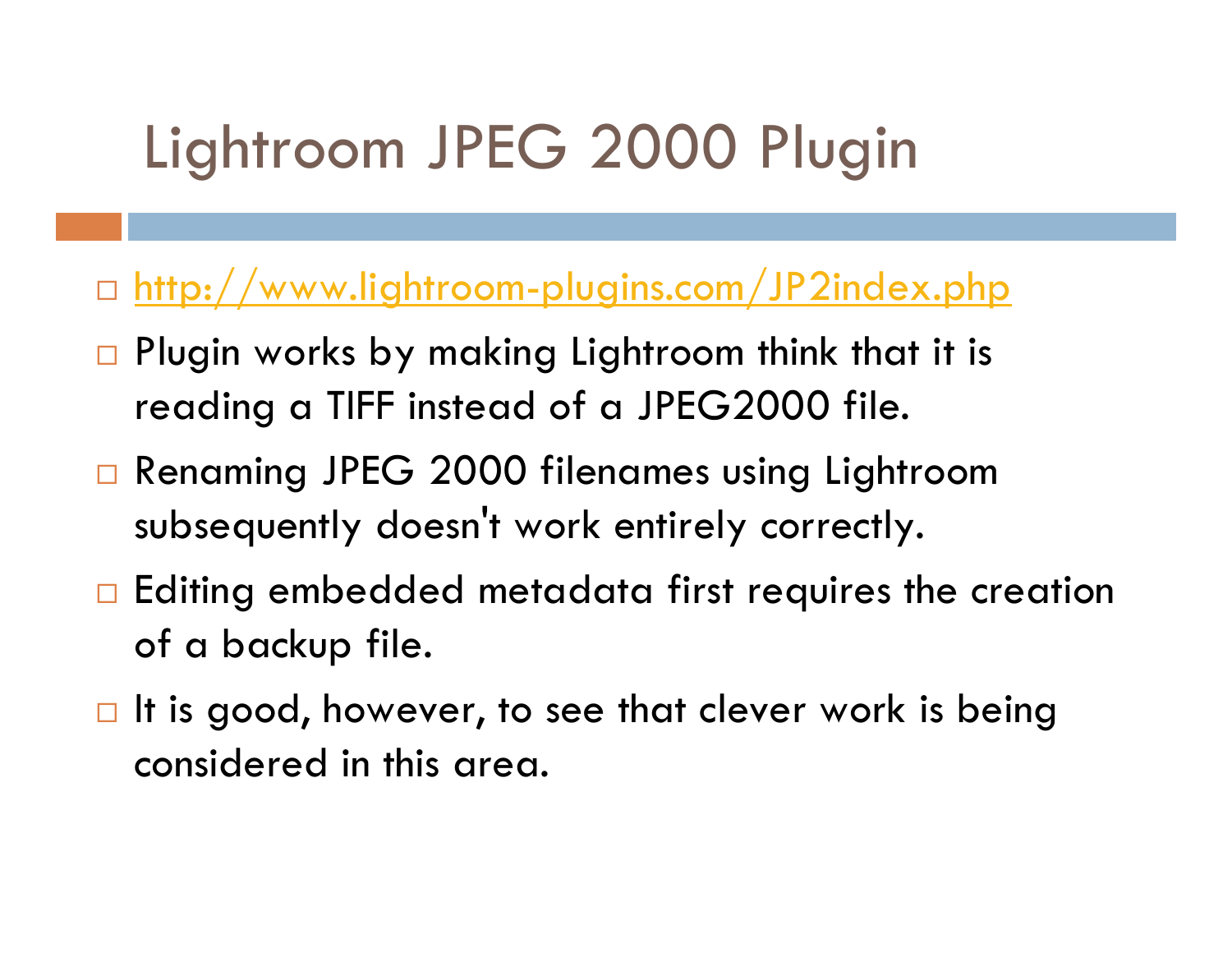### Limited DAM Support

- □ Most DAM software packages leverage ImageMagick, <http://www.imagemagick.org/script/index.php>, to do their heavy image manipulation lifting (see later slides for more on the problems of this with JPEG 2000)
- □ Many DAMs don't configure JPEG 2000 support out of the box.
- □ Many DAMs now have browser-based interfaces (both front and back end) and have a hard time displaying JPEG 2000 images as a result of browser JPEG 2000 rendering limitations.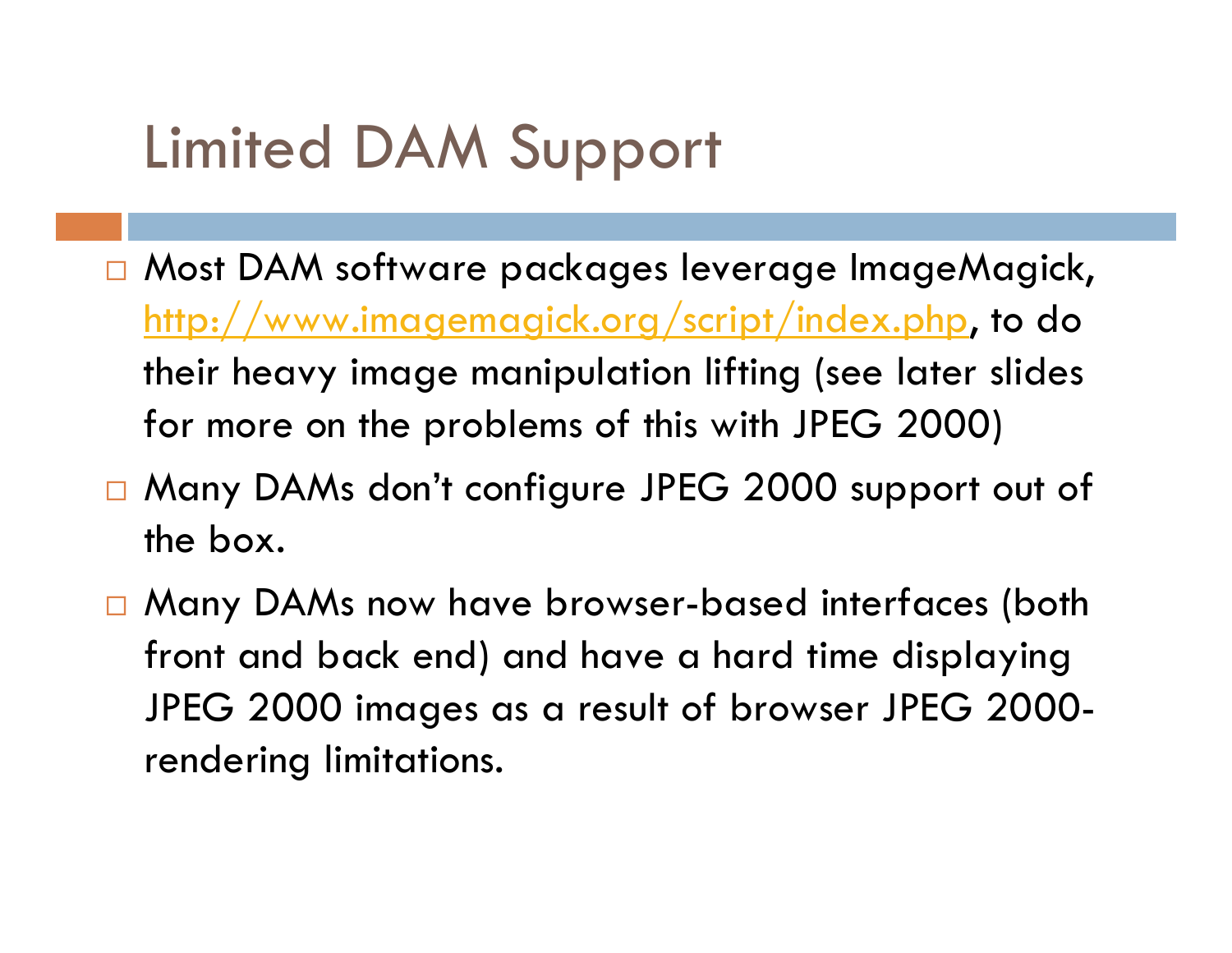- □ <u>[http://www.dlib.org/dlib/november09/kulovits/11ku](http://www.dlib.org/dlib/november09/kulovits/11kulovits.html)</u> [lovits.html](http://www.dlib.org/dlib/november09/kulovits/11kulovits.html)
- □ Much-cited by JPEG 2000 skeptics.
- $\Box$  Article states its conclusions on JPEG 2000's weaknesses based primarily upon the performance of two open source tools…

| ImageMagick TIFF to JP2000    | Version: 6.5.3-5 2009-06-11 Q16 | -compress Lossless<br>   -quality 100 |
|-------------------------------|---------------------------------|---------------------------------------|
| GraphicsMagick TIFF to JP2000 | Version: 1.3.6 2009-07-25 Q8    | compress Lossless<br> -quality 100    |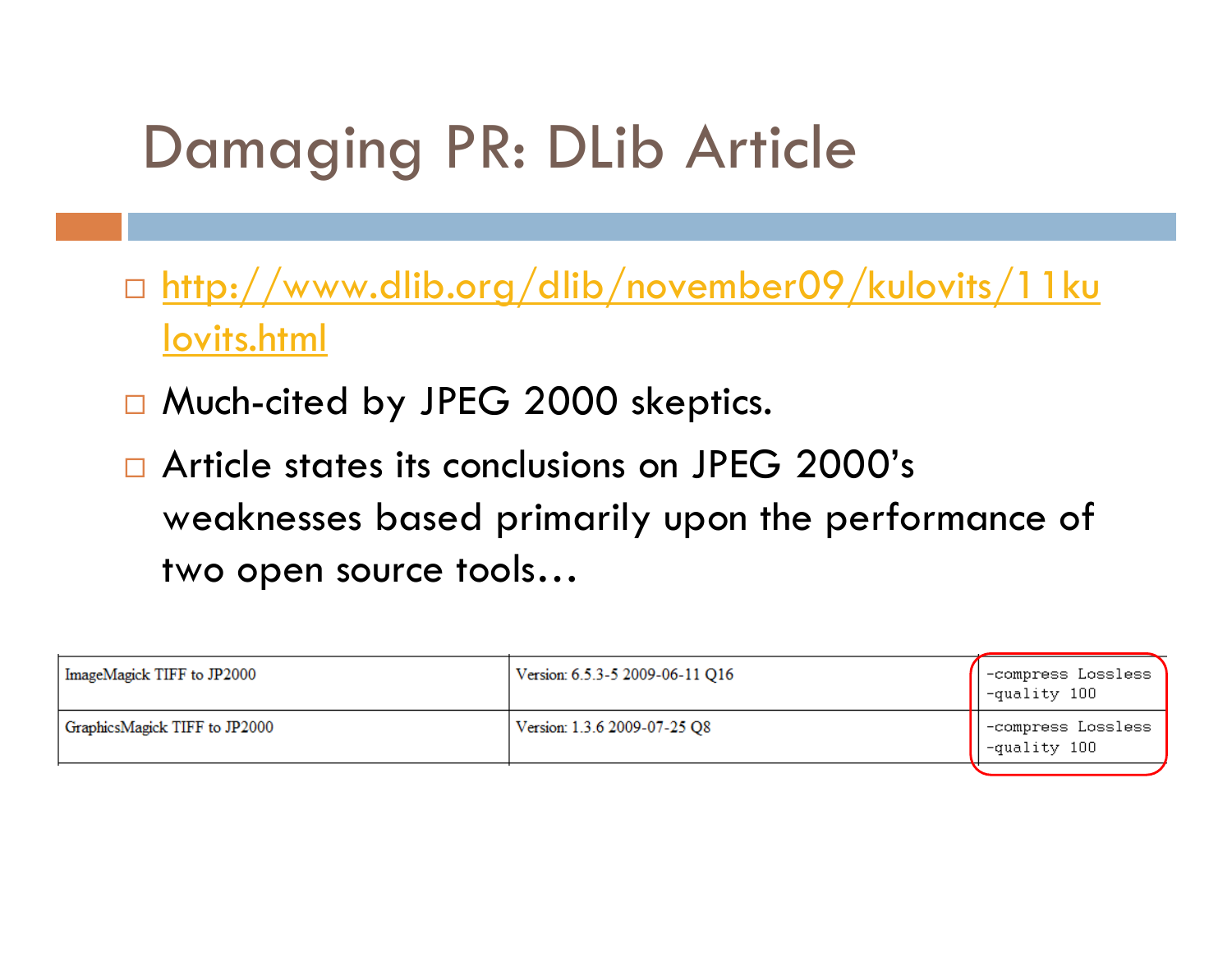- $\Box$  Concludes that, "The direct pixels comparison, using both GraphicksMagick's and ImageMagick's compare functionality, indicated that pixels had been changed during migration from TIFF to JPEG 2000…"
- $\Box$  It is worth noting that van der Knijff (2010)\* has recently cited that among the tools he tested, ImageMagick was particularly poor in its ability to accurately interpret JPEG 2000 conversions based upon its JasPer JPEG2000 library dependencies.\*\*

*\* <http://www.udfr.org/jp2kwiki/images/4/4f/Jp2kMigrationCharacterisationKBExternal.pdf>*

*\*\*<http://studio.imagemagick.org/discourse-server/viewtopic.php?f=1&t=15807>*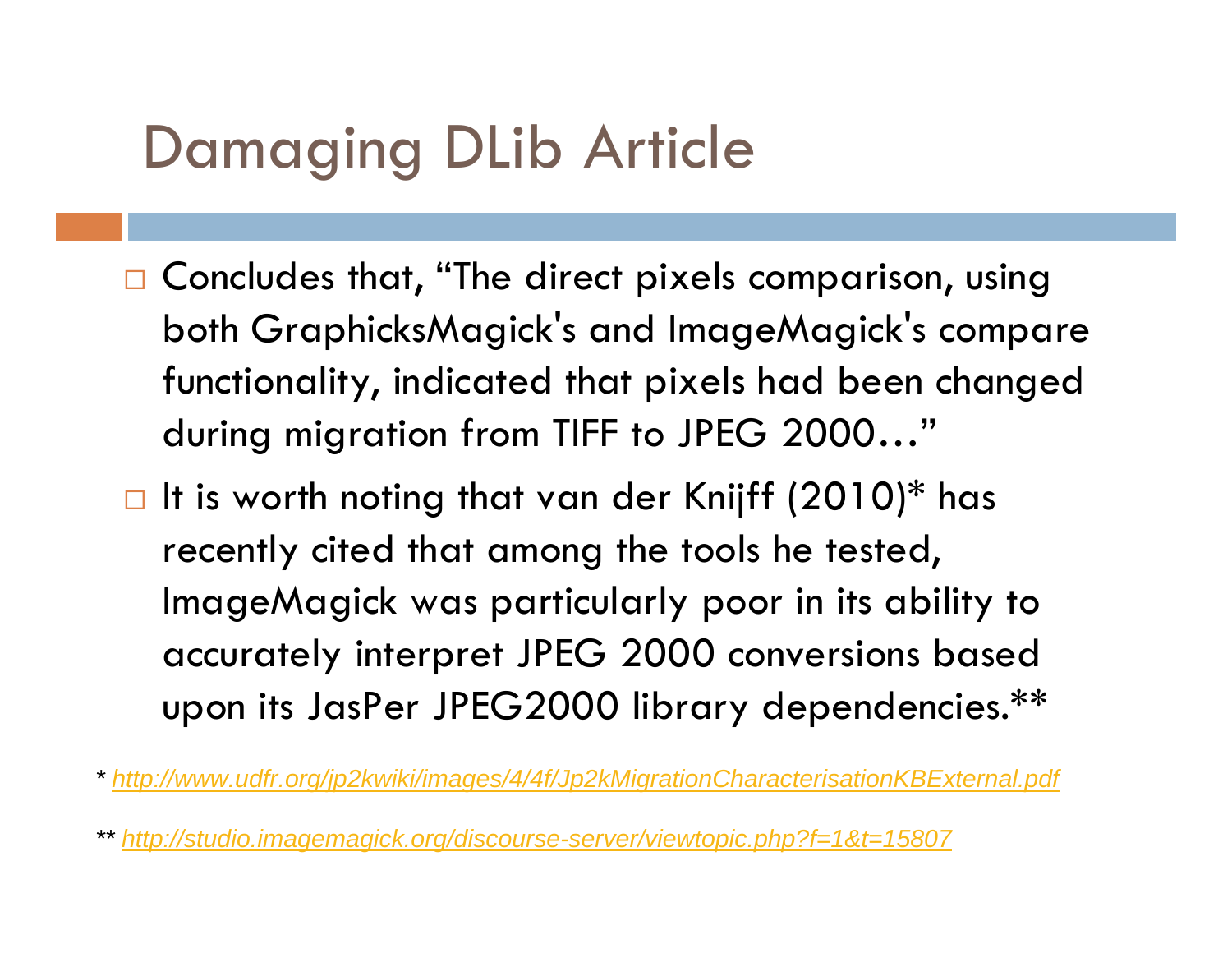□ van der Knijff goes on to state, "Of all tools, ImageMagick's 'Identify' tool shows the poorest performance: the information it provides on resolution is erroneous and incomplete. It only detects ICC profiles that are of the 'restricted' type. Moreover, it reports non-existent ICC profiles when colour is defined using an enumerated (e.g. sRGB) colour space. Because of this, I would advise against the use of ImageMagick for the characterisation of JPEG2000 files."\*

*\* <http://www.udfr.org/jp2kwiki/images/4/4f/Jp2kMigrationCharacterisationKBExternal.pdf>*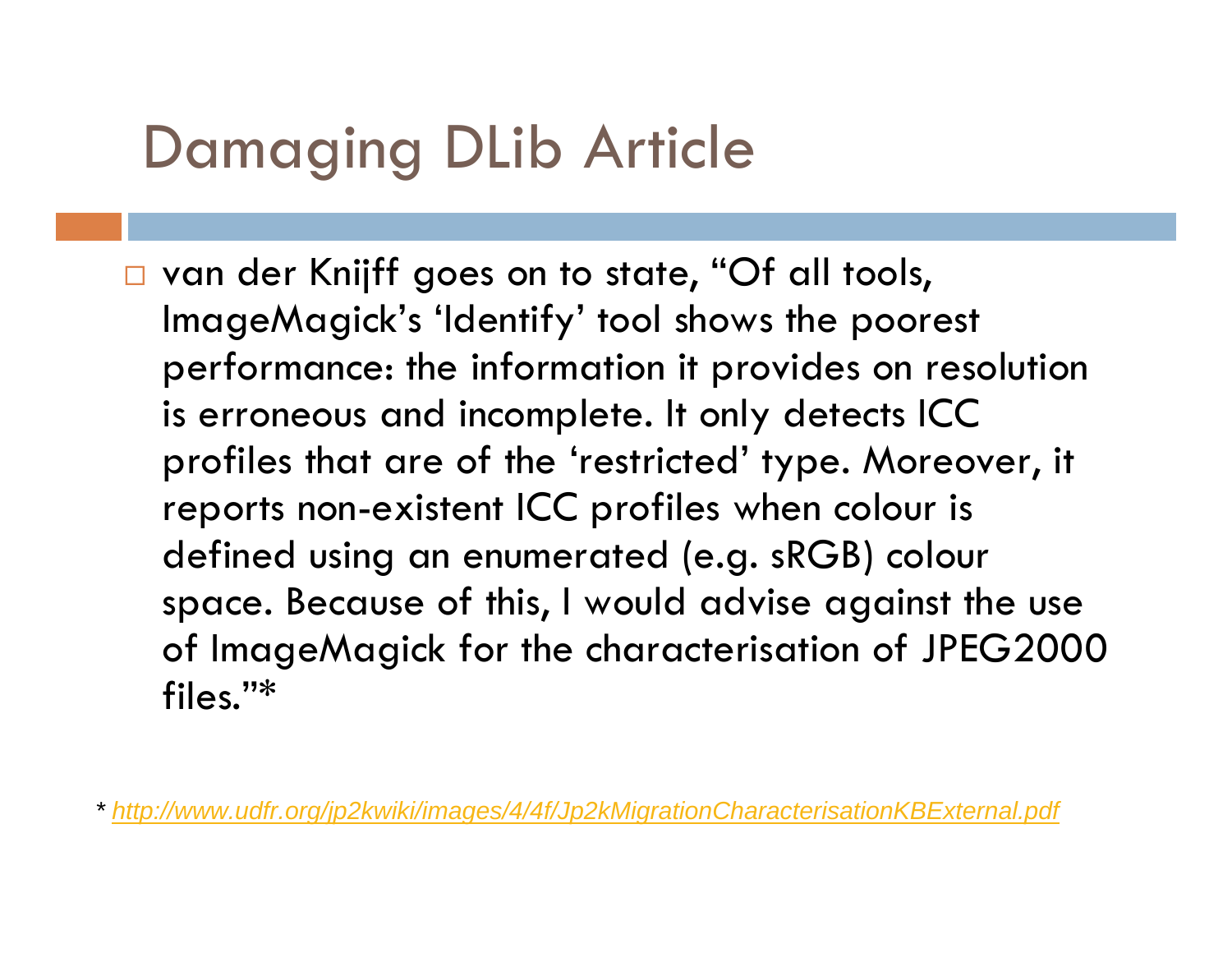- $\Box$  On the other hand, independent testing at UConn of TIFF > lossless JPEG 2000 conversion using the Photoshop CS4 JPEG 2000 plugin, confirms that JPEG 2000's lossless compression is **truly lossless at the pixel level** (using stacked TIFF & JPX layers of same image > toggling difference blending mode > histogram check).
- □ Murray (2007) has also previously done similar direct testing of Kakadu and also reports similar lossless JPEG 2000 compression results.\*

*<sup>\*</sup> <http://dltj.org/article/lossless-jpeg2000/>*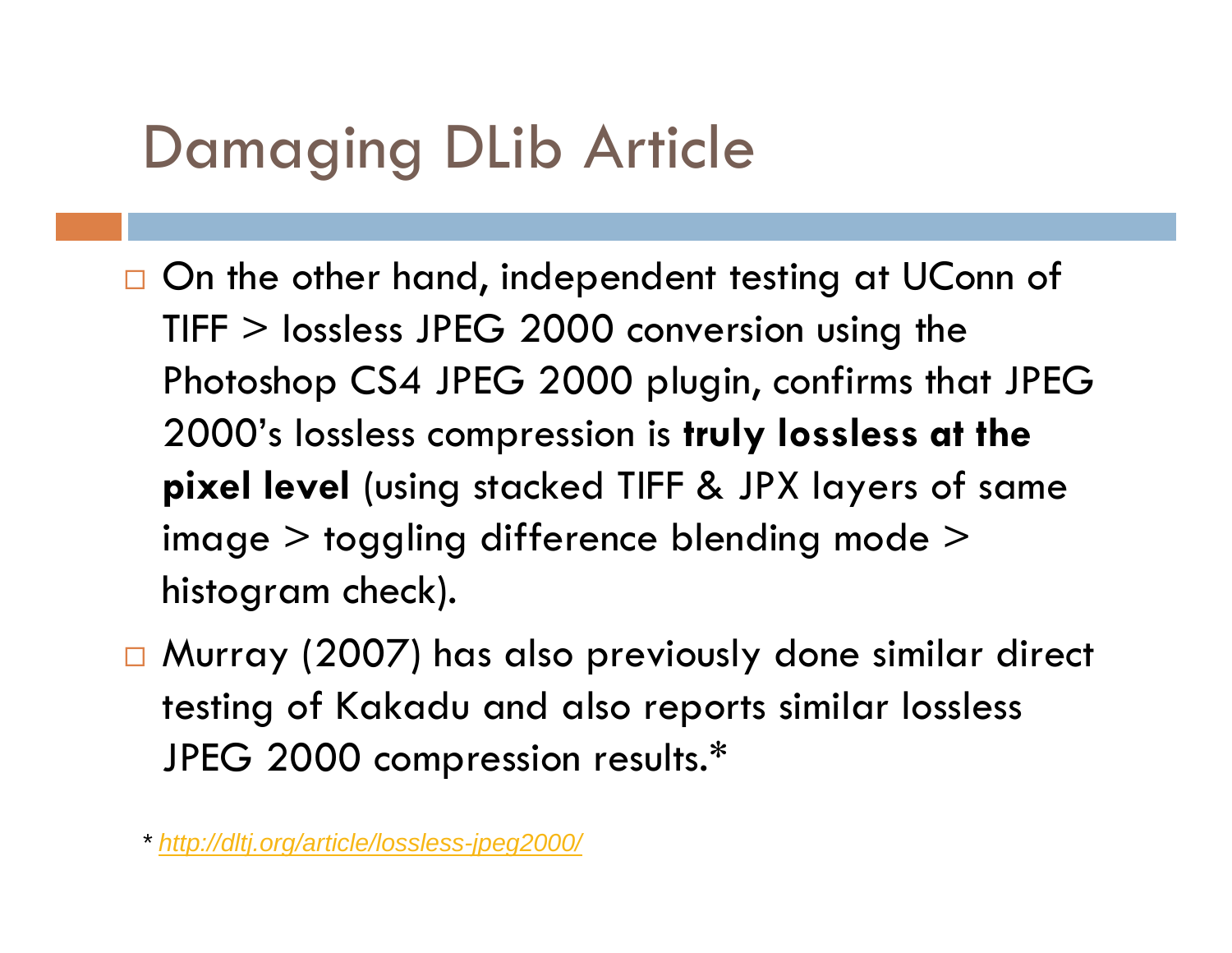*So, resist the urge to completely judge the specification specification 's attributes based solely on s attributes based solely on the performance of one of its more the performance of one of its more inconsistent tools. inconsistent tools.*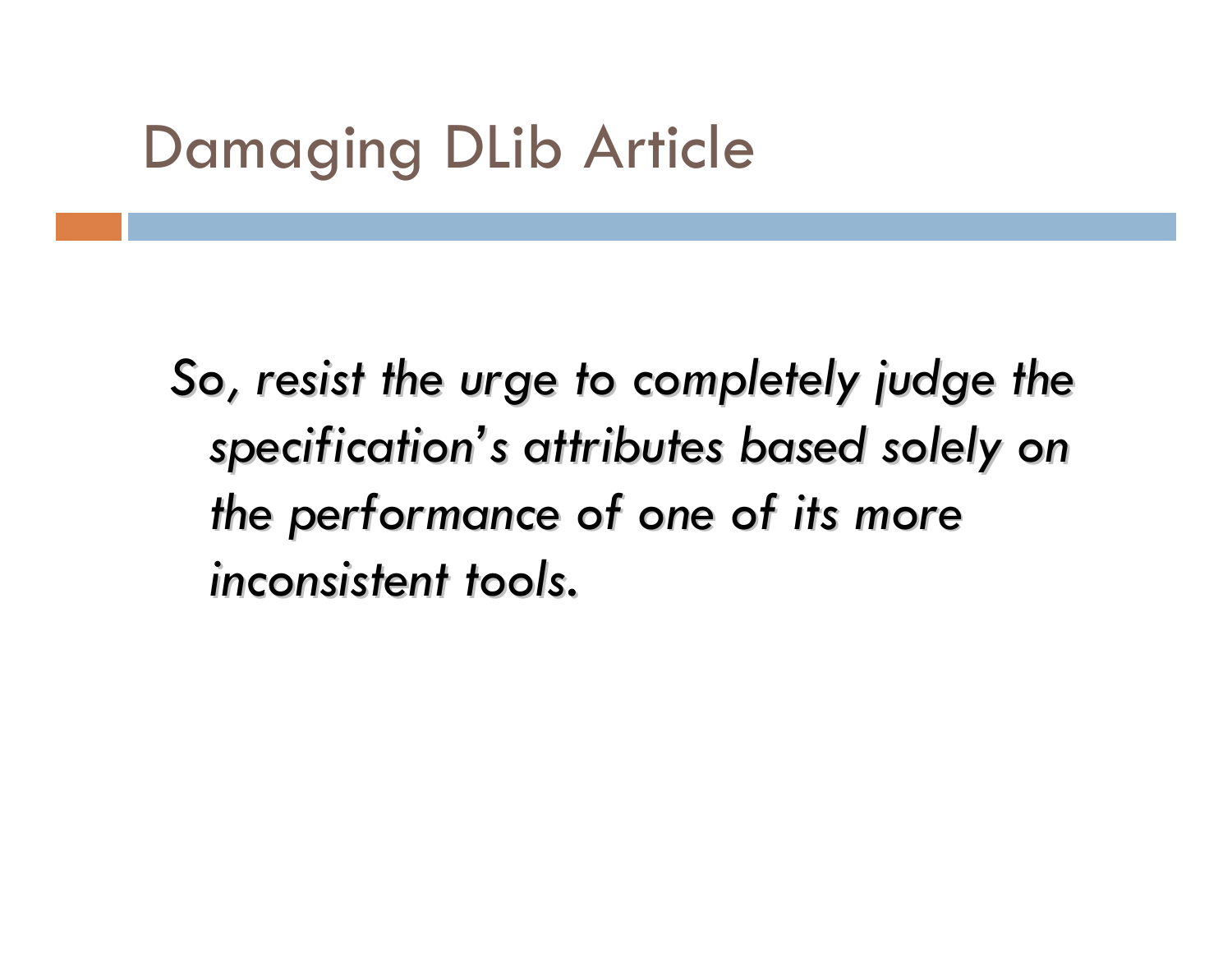#### JPEG 2000: Leveraging Lossless Compression

- $\Box$  A solid substitute for uncompressed TIFF archival files (for those who need rendered archival files and want to save storage space)
- $\Box$  In so doing, makes it easier to also archive raw DNG "safety masters" along with a rendered format (JPEG 2000). For a given image, storage footprint results in something smaller than a single uncompressed TIFF.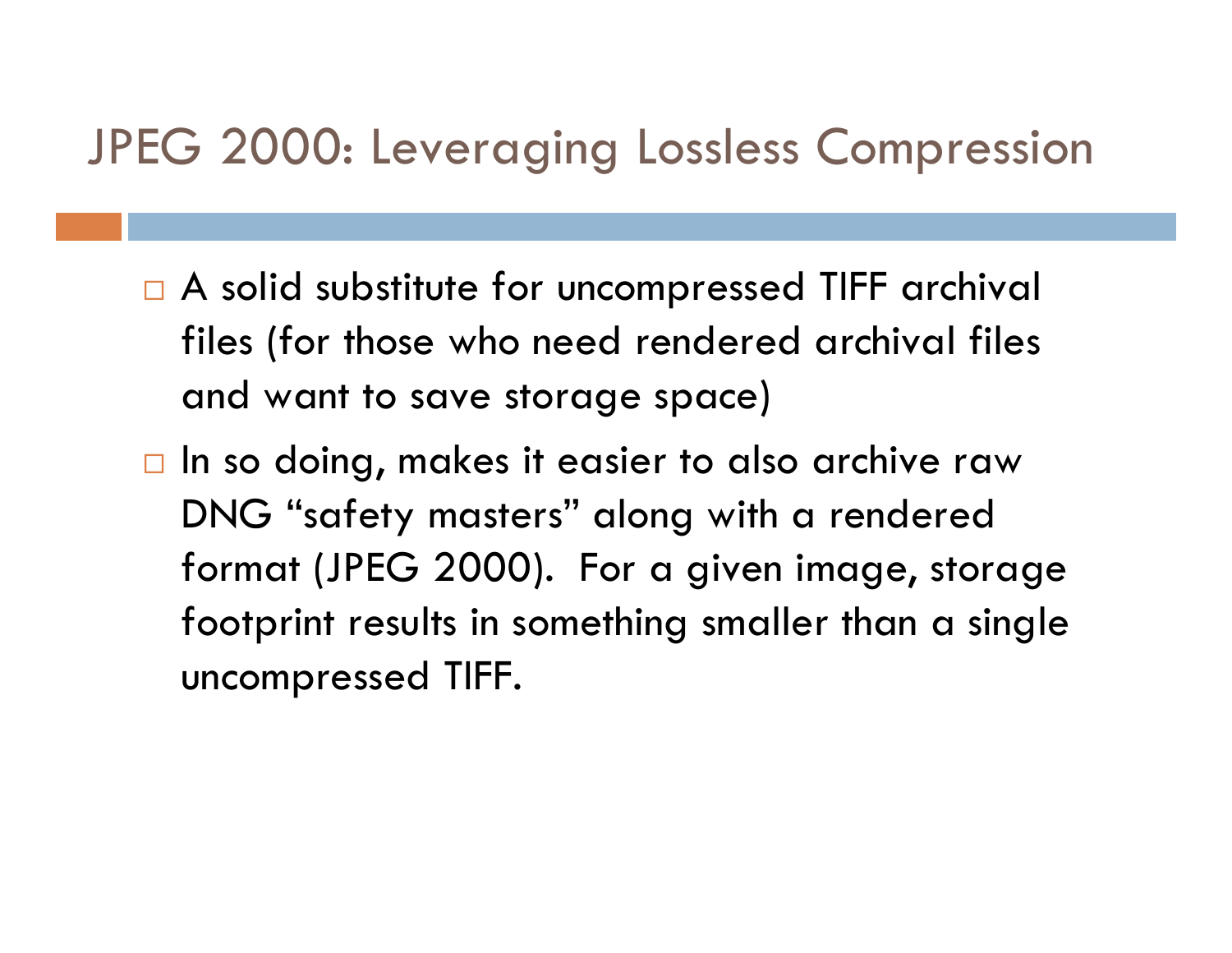#### Archival Storage Considerations

| Name                            | <b>Size</b> | Date modified    | <b>Type</b>          |                 |
|---------------------------------|-------------|------------------|----------------------|-----------------|
| $\frac{1}{10}$ 002.CR2          | 26,644 KB   | 5/3/2011 2:11 PM | CR2 File             |                 |
| 003.CR2<br>$\overline{\bullet}$ | 26,170 KB   | 5/3/2011 2:12 PM | CR <sub>2</sub> File | Camera raws     |
| $\overrightarrow{6}$ 004.CR2    | 26,724 KB   | 5/3/2011 2:13 PM | CR2 File             |                 |
| $\frac{1}{100}$ 005.CR2         | 26,813 KB   | 5/3/2011 2:13 PM | CR2 File             |                 |
| To 002.dng                      | 22,687 KB   | 5/5/2011 2:15 PM | <b>DNG File</b>      |                 |
| $\vec{c}$ 003.dng               | 22,720 KB   | 5/5/2011 2:15 PM | <b>DNG File</b>      | <b>DNG</b> raws |
| $\overline{6}$ 004.dng          | 23,652 KB   | 5/5/2011 2:15 PM | <b>DNG File</b>      |                 |
| $\vec{e}$ 005.dng               | 23,686 KB   | 5/5/2011 2:15 PM | <b>DNG File</b>      |                 |
| 002.jpf                         | 24,790 KB   | 5/5/2011 2:22 PM | <b>JPF</b> File      |                 |
| $003$ .jpf                      | 23,992 KB   | 5/5/2011 2:21 PM | JPF File             | <b>Lossless</b> |
| $004$ .jpf                      | 21,699 KB   | 5/5/2011 2:21 PM | <b>JPF File</b>      | <b>JP2000</b>   |
| $005$ .jpf                      | 21,536 KB   | 5/5/2011 2:20 PM | <b>JPF</b> File      |                 |
| 002.tif<br><b>Info</b>          | 61,621 KB   | 5/5/2011 2:24 PM | TIF File             |                 |
| 003.tif                         | 61,620 KB   | 5/5/2011 2:24 PM | TIF File             | Uncompressed    |
| $004$ .tif                      | 61,620 KB   | 5/5/2011 2:25 PM | TIF File             | <b>TIFF</b>     |
| $\overline{160}$ 005.tif        | $61,620$ KB | 5/5/2011 2:25 PM | TIF File             |                 |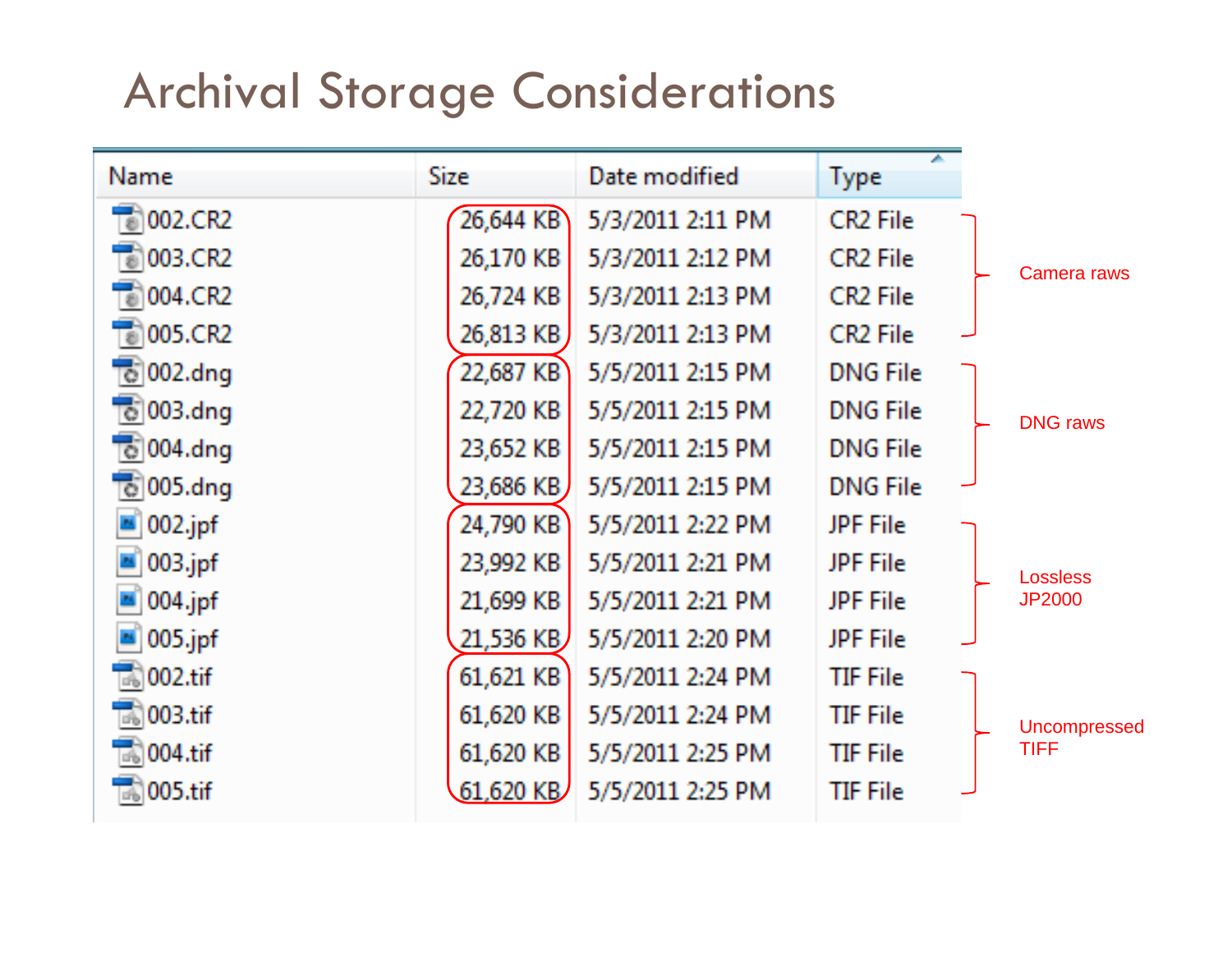Archival Storage Considerations: getting richer data preservation bang for your storage footprint buck

| $\vec{c}$ 002.dng      | 22,687 KB |
|------------------------|-----------|
| $\blacksquare$ 002.jpf | 24,790 KB |

*You can archive both the original latent raw image data & a losslessly rendered format…*



*…all while using less storage space than a single uncompressed TIFF*

*47,477KB (DNG + JPF) vs. 61,621KB (TIF)*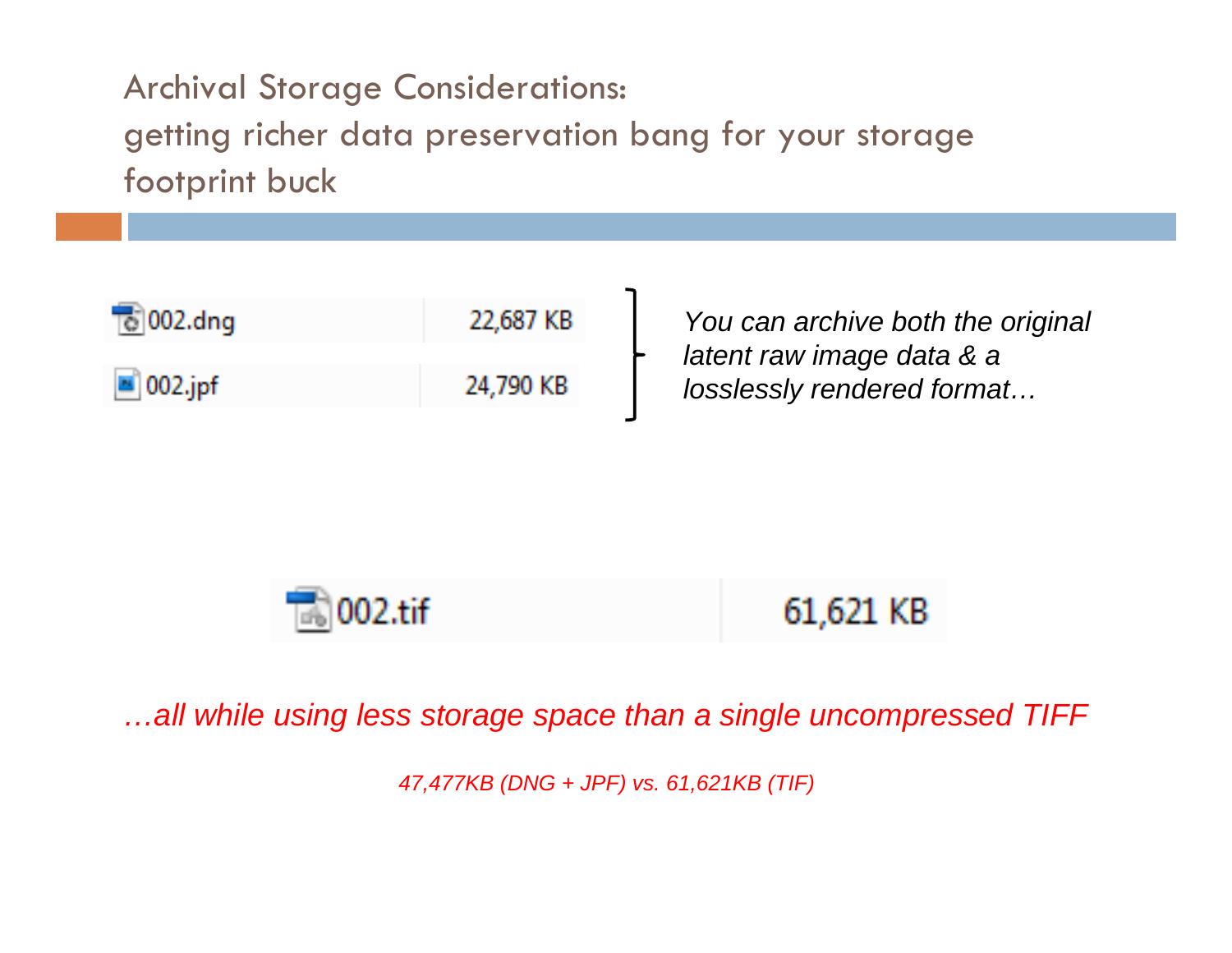# In Turn @ UConn Libraries...

- For special collection printed & illustrated texts, and maps we reformat and archive in this manner:
- *1) DNG raw "safety masters" (converted either from camera raws or native from scanners running VueScan)\**
- *2) Lossless JPEG 2000 "archival masters" (reversible JPX, Photoshop)*
- *3) Lossy JPEG 2000 "processed masters" (irreversible JP2, Photoshop)*

*\*For additional background on DNG as an archival format, see: [http://digitalcommons.uconn.edu/libr\\_pubs/23/](http://digitalcommons.uconn.edu/libr_pubs/23/)*